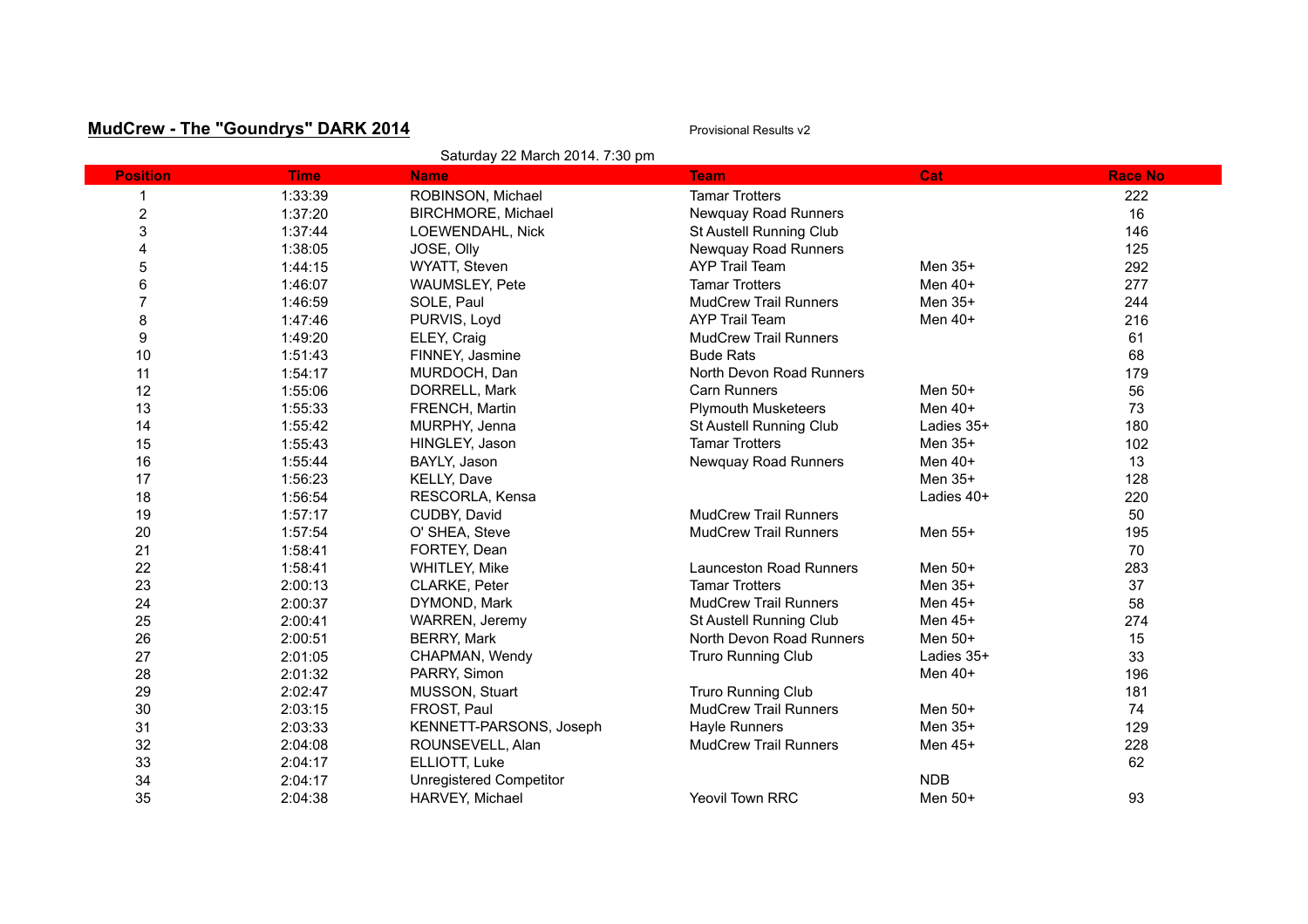| 36 | 2:04:43 | ALLISON, Jane           | <b>MudCrew Trail Runners</b> | Ladies 40+ | $\overline{2}$ |
|----|---------|-------------------------|------------------------------|------------|----------------|
| 37 | 2:04:48 | HANCOCK, Will           | <b>MudCrew Trail Runners</b> | Men 35+    | 89             |
| 38 | 2:04:54 | DAYMAN, Shaun           |                              | Men 35+    | 54             |
| 39 | 2:05:31 | WRIGHT, John            |                              |            | 291            |
| 40 | 2:06:15 | CHAPMAN, James          |                              | Men $40+$  | 34             |
| 41 | 2:06:23 | EADSFORTH, Holly        |                              |            | 60             |
| 42 | 2:06:43 | WREFORD, Mark           | Carn Runners                 | Men 50+    | 289            |
| 43 | 2:06:44 | VINNICOMBE, Jason       | <b>Carn Runners</b>          | Men 35+    | 267            |
| 44 | 2:08:32 | MORRISON, Jim           | Royal Navy                   | Men $40+$  | 175            |
| 45 | 2:09:03 | BATTY, lan              | Newquay Road Runners         | Men 50+    | 10             |
| 46 | 2:09:08 | MYFORD, Sarah           | Newquay & Par AC             | Ladies 45+ | 184            |
| 47 | 2:09:35 | BUSCOMBE, Jessica       | St Austell Running Club      |            | 26             |
| 48 | 2:09:36 | EYRE, Janna             | Carn Runners                 |            | 66             |
| 49 | 2:10:12 | GREENWOOD, Matthew      |                              | Men 40+    | 82             |
| 50 | 2:10:15 | SOLE, Amy               | <b>MudCrew Trail Runners</b> |            | 245            |
| 51 | 2:10:35 | PROUTEN, Rob            | <b>MudCrew Trail Runners</b> | Men $40+$  | 215            |
| 52 | 2:10:40 | GWYNNE, Paul            | <b>Falmouth Road Runners</b> | Men 45+    | 86             |
| 53 | 2:11:38 | SOLE, John              | <b>Bodmin Road Runners</b>   |            | 243            |
| 54 | 2:12:03 | <b>HEATH, Trev</b>      | Revolutions                  | Men 45+    | 98             |
| 55 | 2:12:10 | SIMS, Nigel             | <b>Mounts Bay Harriers</b>   | Men 50+    | 242            |
| 56 | 2:12:13 | <b>MORTIMER, Philip</b> | <b>MudCrew Trail Runners</b> | Men 35+    | 176            |
| 57 | 2:12:30 | MILWARD, Andy           | <b>Carn Runners</b>          | Men 50+    | 168            |
| 58 | 2:13:27 | <b>BURTON, Robin</b>    |                              | Men $40+$  | 25             |
| 59 | 2:13:40 | MAIDWELL-SMITH, Mark    | Truro Running Club           | Men 55+    | 153            |
| 60 | 2:13:42 | PLATTEN-HIGGINS, Ryan   | <b>Plymouth Musketeers</b>   |            | 209            |
| 61 | 2:13:55 | ROBINSON, Innes         | <b>Lliswerry Runners</b>     |            | 223            |
| 62 | 2:14:05 | MORRIS, Sean            | <b>Tamar Trotters</b>        | Men 45+    | 173            |
| 63 | 2:15:05 | OBRIEN, Jenny           | Cornwall AC                  | Ladies 35+ | 189            |
| 64 | 2:15:50 | OBRIEN, Tim             | <b>MudCrew Trail Runners</b> | Men $40+$  | 192            |
| 65 | 2:15:53 | ANDREWS, lan            |                              | Men 35+    | $\mathbf{3}$   |
| 66 | 2:15:54 | RENDLE, Shaun           |                              | Men 40+    | 219            |
| 67 | 2:16:33 | LEWIS, Jules            |                              | Men 45+    | 143            |
| 68 | 2:16:58 | THOMAS, Mark            | <b>Truro Running Club</b>    | Men $40+$  | 258            |
| 69 | 2:17:10 | MACAULEY, Alan          | <b>Tamar Trotters</b>        | Men 45+    | 152            |
| 70 | 2:17:10 | KEEN, Jim               | <b>Tamar Trotters</b>        | Men 40+    | 127            |
| 71 | 2:17:59 | SHORTEN, Andy           |                              |            | 241            |
| 72 | 2:18:26 | LAITY, Steven           | <b>Plymouth Harriers</b>     |            | 137            |
| 73 | 2:19:09 | SHARPE, Liam            |                              |            | 238            |
| 74 | 2:19:23 | CASH, Mike              |                              |            | 31             |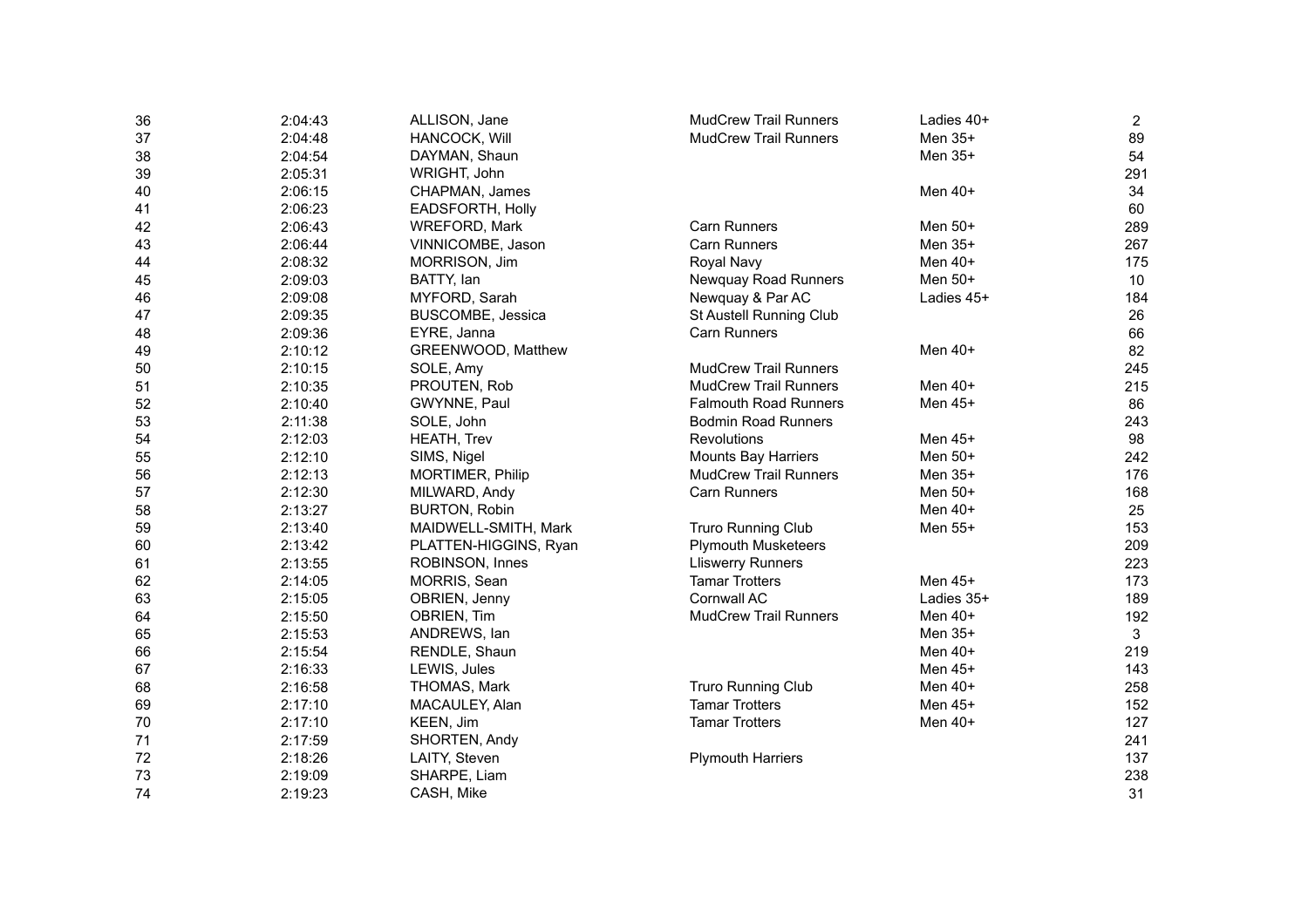| 75  | 2:19:58 | MATHAR, Olaf          |                              |            | 156             |
|-----|---------|-----------------------|------------------------------|------------|-----------------|
| 76  | 2:20:09 | DODWELL, Helen        | Truro Running Club           | Ladies 35+ | 55              |
| 77  | 2:20:20 | GOLLEY, Paul          |                              | Men 35+    | 80              |
| 78  | 2:20:20 | GOLLEY, Abbie         | St Austell Running Club      | Ladies 35+ | 81              |
| 79  | 2:20:20 | COOK, Darren          |                              | Men 35+    | 43              |
| 80  | 2:20:26 | KIRK, Ed              |                              |            | 134             |
| 81  | 2:20:59 | FOSTER, Mark          |                              | Men $40+$  | 71              |
| 82  | 2:21:28 | PATEMAN, Scott        | St Austell Running Club      | Men $40+$  | 200             |
| 83  | 2:21:39 | GODDARD, Felicity     |                              |            | 79              |
| 84  | 2:21:59 | GIBBONS, Gordon       |                              |            | 78              |
| 85  | 2:23:07 | CRAWFORD, Tom         | Newquay Road Runners         | Men 35+    | 49              |
| 86  | 2:23:42 | ARMSTRONG, Kate       |                              |            | $5\phantom{.0}$ |
| 87  | 2:23:42 | FERRIS, Shawn         | St Austell Running Club      | Men 35+    | 67              |
| 88  | 2:23:45 | CRANE, Sara           | St Petrocs Dragons Tri Club  | Ladies 45+ | 48              |
| 89  | 2:23:58 | OSBORNE, Barry        |                              | Men 40+    | 126             |
| 90  | 2:24:27 | TAPSELL, Joanne       | Bodmin Women's Running Club  | Ladies 40+ | 255             |
| 91  | 2:24:49 | STRINGER, Justin      | Truro Running Club           | Men $40+$  | 251             |
| 92  | 2:24:50 | HODGSON, Gary         |                              | Men 50+    | 103             |
| 93  | 2:26:17 | LOWELL, Justin        | <b>MudCrew Trail Runners</b> | Men $35+$  | 150             |
| 94  | 2:26:22 | <b>BENHAM, Andrew</b> |                              | Men 40+    | 14              |
| 95  | 2:26:51 | WADE, Stewart         | Royal Navy                   | Men $40+$  | 268             |
| 96  | 2:27:05 | CLARKE, Kate          |                              | Ladies 40+ | 38              |
| 97  | 2:27:05 | GOUNDRY, Emma         | <b>Team Goundrys</b>         |            | 297             |
| 98  | 2:27:15 | GOUNDRY, Andy         | <b>Team Goundrys</b>         | Men 45+    | $\overline{1}$  |
| 99  | 2:27:19 | MILLS-HEMMING, Mark   |                              | Men 40+    | 166             |
| 100 | 2:27:22 | SHEPPARD, Mike        |                              |            | 239             |
| 101 | 2:28:06 | HILL, Sarah           | Newquay Road Runners         | Ladies 40+ | 100             |
| 102 | 2:28:07 | EVANS, Mark           | <b>MudCrew Trail Runners</b> | Men 50+    | 65              |
| 103 | 2:28:10 | MIDDLETON, Paul       | <b>Truro Running Club</b>    | Men $40+$  | 164             |
| 104 | 2:28:30 | SPRAGE, Stephen       | Newquay Road Runners         | Men 35+    | 247             |
| 105 | 2:28:57 | KIRK, John            |                              |            | 135             |
| 106 | 2:29:12 | GARBETT, Linda        | Tri Logic Cornwall           | Ladies 45+ | 77              |
| 107 | 2:29:12 | SAVILLE, Mhairi       | Tri Logic Cornwall           | Ladies 35+ | 232             |
| 108 | 2:29:20 | CAGE, Melanie         | <b>Bude Rats</b>             | Ladies 35+ | 27              |
| 109 | 2:30:53 | STEPONKUTE, Virginija | St Austell Running Club      |            | 250             |
| 110 | 2:31:33 | MORGAN, Jo            |                              |            | 172             |
| 111 | 2:32:37 | ATKINS, Jeremy        |                              | Men 40+    | $\overline{7}$  |
| 112 | 2:32:42 | LUCAS, Andrew         | St Austell Running Club      | Men 45+    | 151             |
| 113 | 2:32:49 | <b>BURNETT, Kevin</b> | Newquay Road Runners         | Men 60+    | 23              |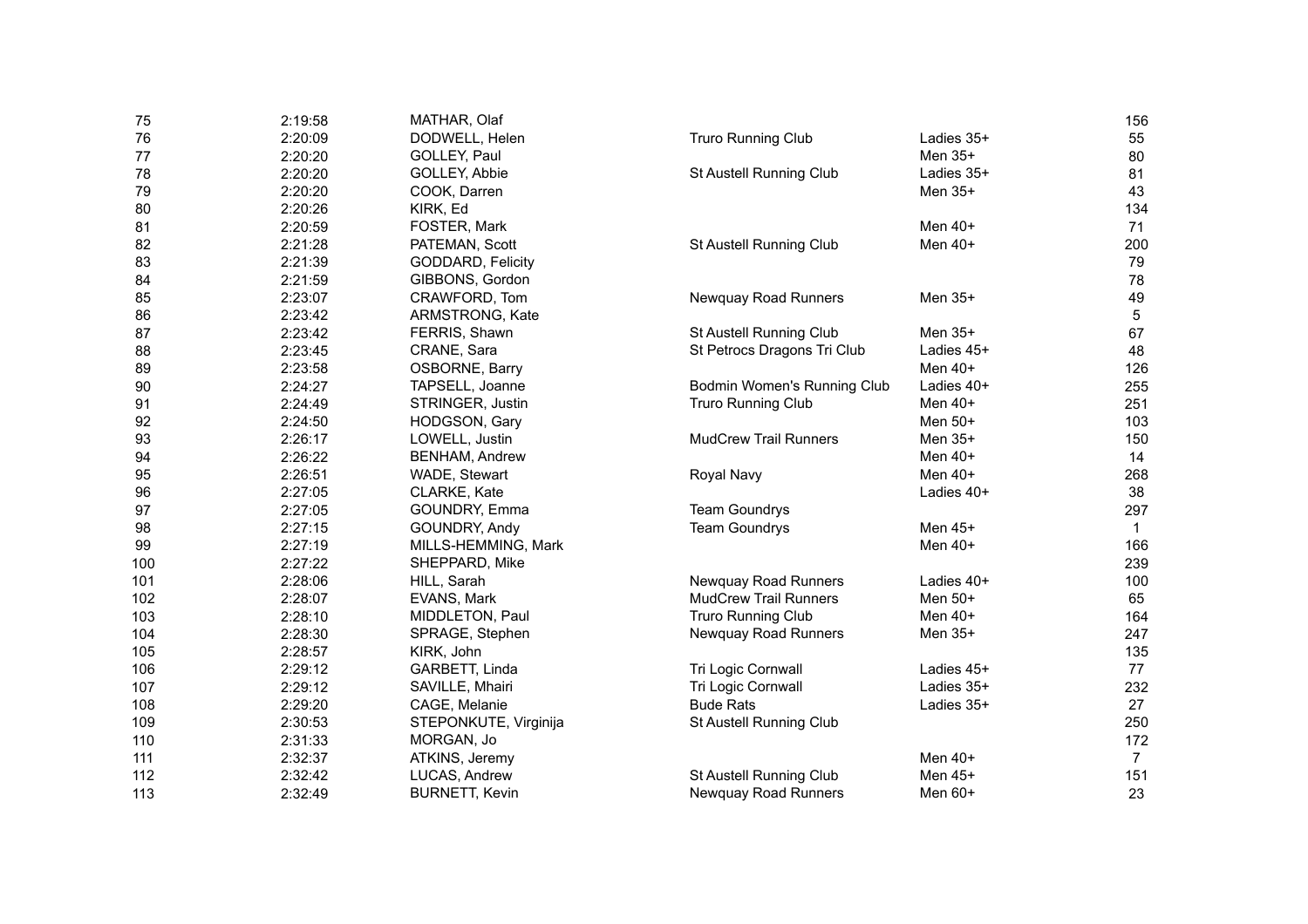| 114 | 2:33:02 | <b>IRELAND, Kirsty</b> |                              |            | 118 |
|-----|---------|------------------------|------------------------------|------------|-----|
| 115 | 2:33:02 | SAUNDERS, Mike         | <b>Plymouth Musketeers</b>   |            | 229 |
| 116 | 2:33:40 | CLEMENCE, Sarah        | Carn Runners                 | Ladies 40+ | 40  |
| 117 | 2:34:16 | <b>BUILDER, Rachel</b> | <b>MudCrew Trail Runners</b> | Ladies 40+ | 21  |
| 118 | 2:34:22 | TALLING, Lisa          | Newquay Road Runners         | Ladies 45+ | 254 |
| 119 | 2:34:32 | <b>MERRETT, Trish</b>  | <b>Hayle Runners</b>         | Ladies 45+ | 163 |
| 120 | 2:34:35 | <b>HUTCHINGS, Jess</b> | Cornwall AC                  |            | 116 |
| 121 | 2:34:36 | SUTTON, Andrew         | Newquay Road Runners         | Men 40+    | 253 |
| 122 | 2:34:57 | SOUTHGATE, Martin      | St Austell Running Club      | Men 40+    | 246 |
| 123 | 2:34:58 | HUMPHREYS, John Paul   |                              | Men 40+    | 114 |
| 124 | 2:35:03 | THOMAS, Gavin          |                              |            | 260 |
| 125 | 2:35:03 | THOMAS, Alan           | <b>Hayle Runners</b>         | Men 55+    | 259 |
| 126 | 2:35:04 | HALL, Nicola           | Bodmin Women's Running Club  | Ladies 40+ | 87  |
| 127 | 2:35:25 | ZIMMER, Mikki          | Newquay Road Runners         | Ladies 40+ | 295 |
| 128 | 2:35:39 | WALLBANK, Rob          | St Austell Running Club      |            | 271 |
| 129 | 2:36:08 | MATTHEWS, Nathan       |                              | <b>NDB</b> | 301 |
| 130 | 2:36:16 | YATES, Paul            |                              | Men $40+$  | 293 |
| 131 | 2:36:17 | HOSKIN, Steve          |                              | Men $40+$  | 109 |
| 132 | 2:36:17 | HAWKINS, Greg          |                              | Men $45+$  | 96  |
| 133 | 2:36:30 | STAVES, Jo             | Truro Running Club           | Ladies 35+ | 248 |
| 134 | 2:36:30 | LONGMAN, Claire        | <b>Truro Running Club</b>    | Ladies 35+ | 147 |
| 135 | 2:37:17 | WHITE, Karen           | Bodmin Women's Running Club  | Ladies 45+ | 282 |
| 136 | 2:38:06 | GREENWOOD, Amanda      | <b>Bodmin Road Runners</b>   | Ladies 40+ | 83  |
| 137 | 2:38:09 | GRILLS, Deb            | St Austell Running Club      | Ladies 50+ | 84  |
| 138 | 2:38:36 | YOUNG, Curtis          |                              | Men 35+    | 294 |
| 139 | 2:39:13 | REA, Tony              |                              | Men 45+    | 218 |
| 140 | 2:40:05 | LACEKLE, Liga          | Hayle Runners                |            | 136 |
| 141 | 2:41:11 | WADEY, Maria           | <b>Chard RRC</b>             | Ladies 45+ | 270 |
| 142 | 2:41:11 | WADEY, Christopher     | Chard RRC                    |            | 269 |
| 143 | 2:41:14 | KINGSTON, Ken          | <b>Plymouth Musketeers</b>   | Men $40+$  | 133 |
| 144 | 2:41:17 | KEY, Beth              | <b>Truro Running Club</b>    |            | 130 |
| 145 | 2:41:27 | PICK, Caroline         |                              | Ladies 50+ | 207 |
| 146 | 2:41:27 | LEE, Steven            | <b>Hayle Runners</b>         | Men 50+    | 141 |
| 147 | 2:41:47 | KING, Bryan            | <b>Plymouth Musketeers</b>   | Men 60+    | 132 |
| 148 | 2:41:47 | HOPKINS, Adam          | <b>Plymouth Musketeers</b>   | Men 35+    | 107 |
| 149 | 2:41:51 | ROPER, Helen           | <b>Tamar Trotters</b>        | Ladies 35+ | 225 |
| 150 | 2:41:51 | DUNRIDGE, Darren       | <b>Plymouth Musketeers</b>   | Men 45+    | 57  |
| 151 | 2:42:14 | PICKIN, Jonathan       |                              | Men 40+    | 208 |
| 152 | 2:42:18 | THOMASSON, Dave        |                              | Men 40+    | 261 |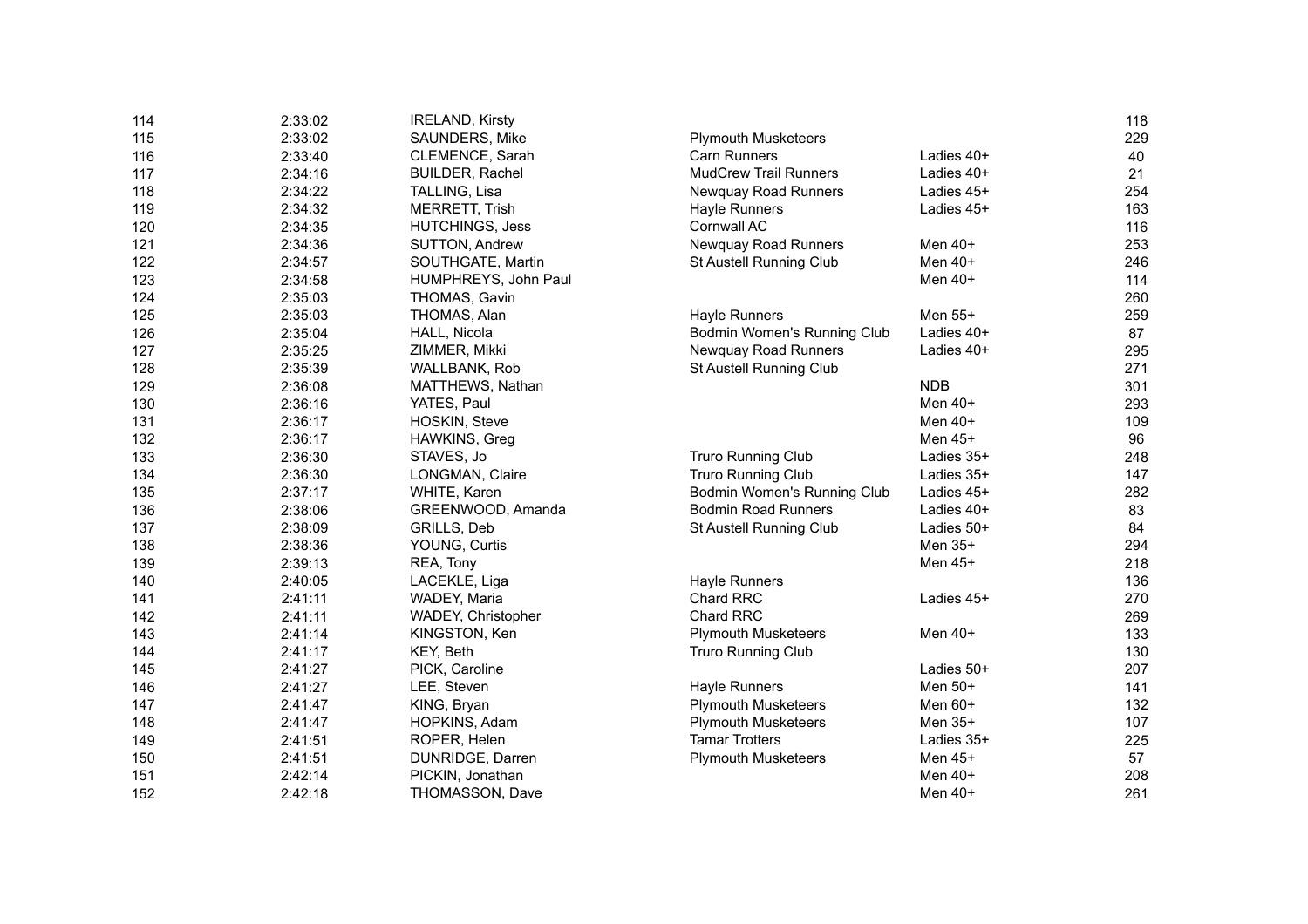| 153 | 2:42:19 | HODGSON, Kim              |                              | Ladies 50+ | 104 |
|-----|---------|---------------------------|------------------------------|------------|-----|
| 154 | 2:42:19 | UREN, Lisa                | Carn Runners                 | Ladies 35+ | 265 |
| 155 | 2:42:27 | SAUNTER, Jenny            | Bodmin Women's Running Club  | Ladies 45+ | 230 |
| 156 | 2:43:03 | DAY, Jackie               |                              | Ladies 40+ | 53  |
| 157 | 2:43:05 | BURDEN, Brian             |                              | Men 35+    | 22  |
| 158 | 2:43:05 | GUY, Alan                 | <b>Bere Alston Trekkers</b>  | Men 40+    | 85  |
| 159 | 2:43:13 | MARKS, Mike               | <b>Plymouth Musketeers</b>   | Men 50+    | 155 |
| 160 | 2:43:46 | DAVIES, Jonathan          |                              | Men 50+    | 52  |
| 161 | 2:44:01 | NORSWORTHY, Roger         | Off Roadents                 | Men 65+    | 188 |
| 162 | 2:44:02 | CLEAVER, Nick             | <b>Bude Rats</b>             | Men 55+    | 39  |
| 163 | 2:44:10 | WATSON, Janet             | <b>Falmouth Road Runners</b> | Ladies 60+ | 276 |
| 164 | 2:44:29 | BATTY, Karen              | Newquay Road Runners         | Ladies 50+ | 11  |
| 165 | 2:44:35 | JONES, Simon              |                              | Men 40+    | 124 |
| 166 | 2:45:08 | STEPHENS, Jane            | <b>Bodmin Road Runners</b>   | Ladies 45+ | 249 |
| 167 | 2:45:15 | COX, Sarah                | <b>Bodmin Road Runners</b>   |            | 46  |
| 168 | 2:45:22 | MUSTOE, Eleanor           |                              |            | 183 |
| 169 | 2:45:25 | <b>BARNETT, Martin</b>    |                              |            | 9   |
| 170 | 2:45:25 | O'BRIEN, Rachel           |                              | Ladies 35+ | 190 |
| 171 | 2:45:33 | OBRIEN, Tom               |                              | Men 55+    | 191 |
| 172 | 2:45:33 | COOPER, Lea               | <b>MudCrew Trail Runners</b> | Men 35+    | 44  |
| 173 | 2:45:37 | <b>TEAGUE, Andrew</b>     |                              | Men 40+    | 257 |
| 174 | 2:45:37 | <b>Unknown Competitor</b> |                              | <b>NDB</b> |     |
| 175 | 2:46:17 | <b>Unknown Competitor</b> |                              | <b>NDB</b> |     |
| 176 | 2:46:18 | LONGMAN, David            | <b>Truro Running Club</b>    | Men 35+    | 148 |
| 177 | 2:46:39 | GOUNDRY, Karen            | <b>Team Goundrys</b>         | Ladies 45+ | 300 |
| 178 | 2:46:48 | POTTER, Alison            | Newquay Road Runners         | Ladies 35+ | 212 |
| 179 | 2:47:14 | SHEPPARD, Christopher     |                              | Men 35+    | 240 |
| 180 | 2:47:47 | COX, David                | Carn Runners                 | Men 35+    | 47  |
| 181 | 2:47:59 | HOWES, Colin              | Newquay Road Runners         | Men $60+$  | 111 |
| 182 | 2:47:59 | RODERICK, Anne            | Newquay Road Runners         |            | 224 |
| 183 | 2:49:26 | CLARE, Helen              | <b>MudCrew Trail Runners</b> |            | 36  |
| 184 | 2:49:33 | SULLY, Mark               | <b>Tamar Trotters</b>        | Men 50+    | 252 |
| 185 | 2:49:48 | HONE, Tonya               | <b>Tamar Trotters</b>        | Ladies 45+ | 106 |
| 186 | 2:51:20 | PAYNE, Holly              | St Austell Running Club      |            | 201 |
| 187 | 2:51:51 | <b>BENNETT, Sally</b>     | <b>Team Goundrys</b>         | Ladies 40+ | 296 |
| 188 | 2:52:02 | ROSS, lan                 |                              | <b>NDB</b> | 302 |
| 189 | 2:52:05 | WOOD, Rachel              | <b>Bere Alston Trekkers</b>  | Ladies 45+ | 285 |
| 190 | 2:52:05 | TURNER, Murray            | <b>Bere Alston Trekkers</b>  | Men 40+    | 264 |
| 191 | 2:52:05 | MORWOOD, Sarah            | <b>MudCrew Trail Runners</b> |            | 178 |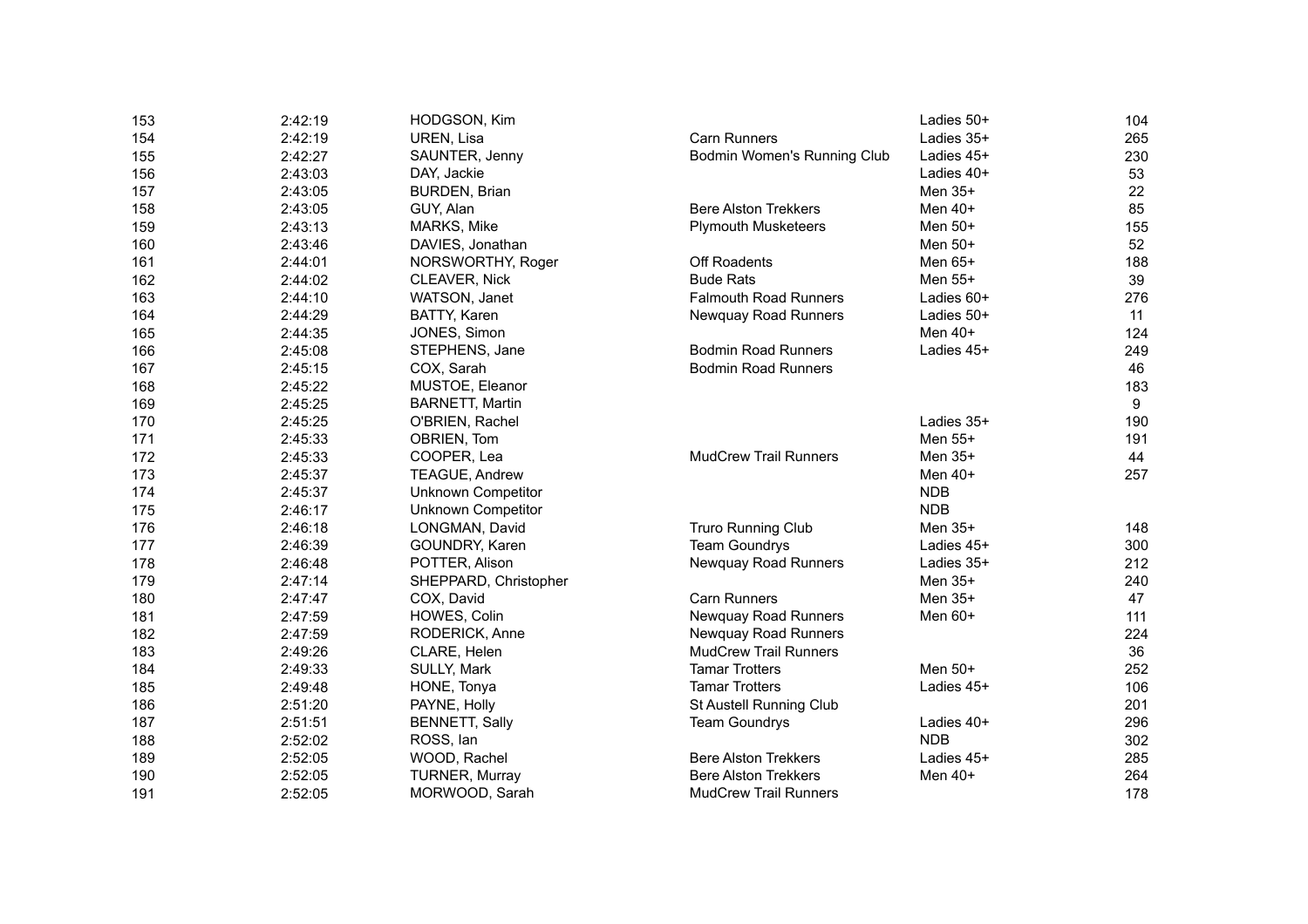| 192 | 2:52:59 | PLAYER, Gary       | St Austell Running Club       | Men 45+    | 210 |
|-----|---------|--------------------|-------------------------------|------------|-----|
| 193 | 2:53:59 | WOOD, Jan          |                               | Ladies 40+ | 286 |
| 194 | 2:53:59 | WOOD, Ben          |                               | Men 35+    | 287 |
| 195 | 2:55:04 | CAPELING, George   | <b>Tamar Trotters</b>         | Men 50+    | 29  |
| 196 | 2:55:14 | COHEN, Sarah       | <b>Bere Alston Trekkers</b>   | Ladies 35+ | 42  |
| 197 | 2:55:23 | HUGHES, Paul       |                               | Men 35+    | 113 |
| 198 | 2:56:39 | ROSE, Amy          | <b>Warley Woods Pacers</b>    |            | 226 |
| 199 | 2:56:39 | HAYLEY, Lea        |                               |            | 138 |
| 200 | 2:57:05 | DYMOND, Amanda     | Bodmin Women's Running Club   | Ladies 35+ | 59  |
| 201 | 2:57:10 | JANE, Gary         | St Austell Running Club       | Men 45+    | 120 |
| 202 | 2:58:09 | HANNAWAY, Matthew  |                               |            | 90  |
| 203 | 2:58:52 | WORTHINGTON, Paul  |                               |            | 288 |
| 204 | 2:58:52 | FITZGERALD, Shane  |                               | Men 40+    | 69  |
| 205 | 2:59:32 | GALLOWAY, Alison   | Carn Runners                  | Ladies 50+ | 76  |
| 206 | 2:59:40 | MCCAFFREY, Kathyrn |                               | Ladies 35+ | 160 |
| 207 | 2:59:59 | MINGO, Paul        | <b>Bere Alston Trekkers</b>   | Men 40+    | 170 |
| 208 | 3:00:00 | CHAPMAN, Edward    | Lordshill Road Runners        | Men 55+    | 32  |
| 209 | 3:01:01 | PROUT, Danyal      |                               |            | 214 |
| 210 | 3:01:01 | HARDING, Nigel     |                               | Men $40+$  | 91  |
| 211 | 3:02:10 | MORGAN, Frances    | <b>Bere Alston Trekkers</b>   | Ladies 50+ | 171 |
| 212 | 3:02:10 | LEACHER, Brett     | <b>Plymstock Road Runners</b> |            | 139 |
| 213 | 3:02:59 | HARRIS, Seth       |                               | Men 35+    | 92  |
| 214 | 3:03:33 | JARVIS, Steve      |                               | Men 35+    | 121 |
| 215 | 3:03:33 | JARVIS, Jodie      |                               | Ladies 35+ | 122 |
| 216 | 3:04:38 | MATHEWS, Mark      | <b>MudCrew Trail Runners</b>  | Men 35+    | 158 |
| 217 | 3:04:38 | NADAUD, Julia      | St Austell Running Club       |            | 185 |
| 218 | 3:05:18 | CAMPBELL, Alison   | Carn Runners                  | Ladies 35+ | 28  |
| 219 | 3:05:18 | MILLWARD, Laura    | Carn Runners                  | Ladies 50+ | 167 |
| 220 | 3:07:28 | MAY, Jason         |                               | Men $40+$  | 159 |
| 221 | 3:11:59 | HOLLEY, Michaela   | Tri Logic Cornwall            | Ladies 45+ | 105 |
| 222 | 3:11:59 | WINDSOR, Gail      |                               | Ladies 40+ | 284 |
| 223 | 3:18:15 | JONES, Ceri        |                               | Men 50+    | 123 |
| 224 | 3:19:41 | NICHOLAS, Hilary   | St Austell Running Club       | Ladies 50+ | 187 |
| 225 | 3:19:41 | MILES, Carl        | <b>MudCrew Trail Runners</b>  | Men 35+    | 165 |
| 226 | 3:19:41 | WATKINS, Emma      | St Austell Running Club       | Ladies 40+ | 275 |
| 227 | 3:19:41 | BADGE, Steven      | <b>Tamar Trotters</b>         | Men 50+    | 8   |
| 228 | 3:19:41 | SHAPCOTT, Paul     | <b>Tamar Trotters</b>         | Men 40+    | 235 |
| 229 | 3:19:41 | WARD, Donna        | <b>Tamar Trotters</b>         | Ladies 45+ | 272 |
| 230 | 3:22:22 | WARREN, Diane      | Hayle Runners                 | Ladies 55+ | 273 |